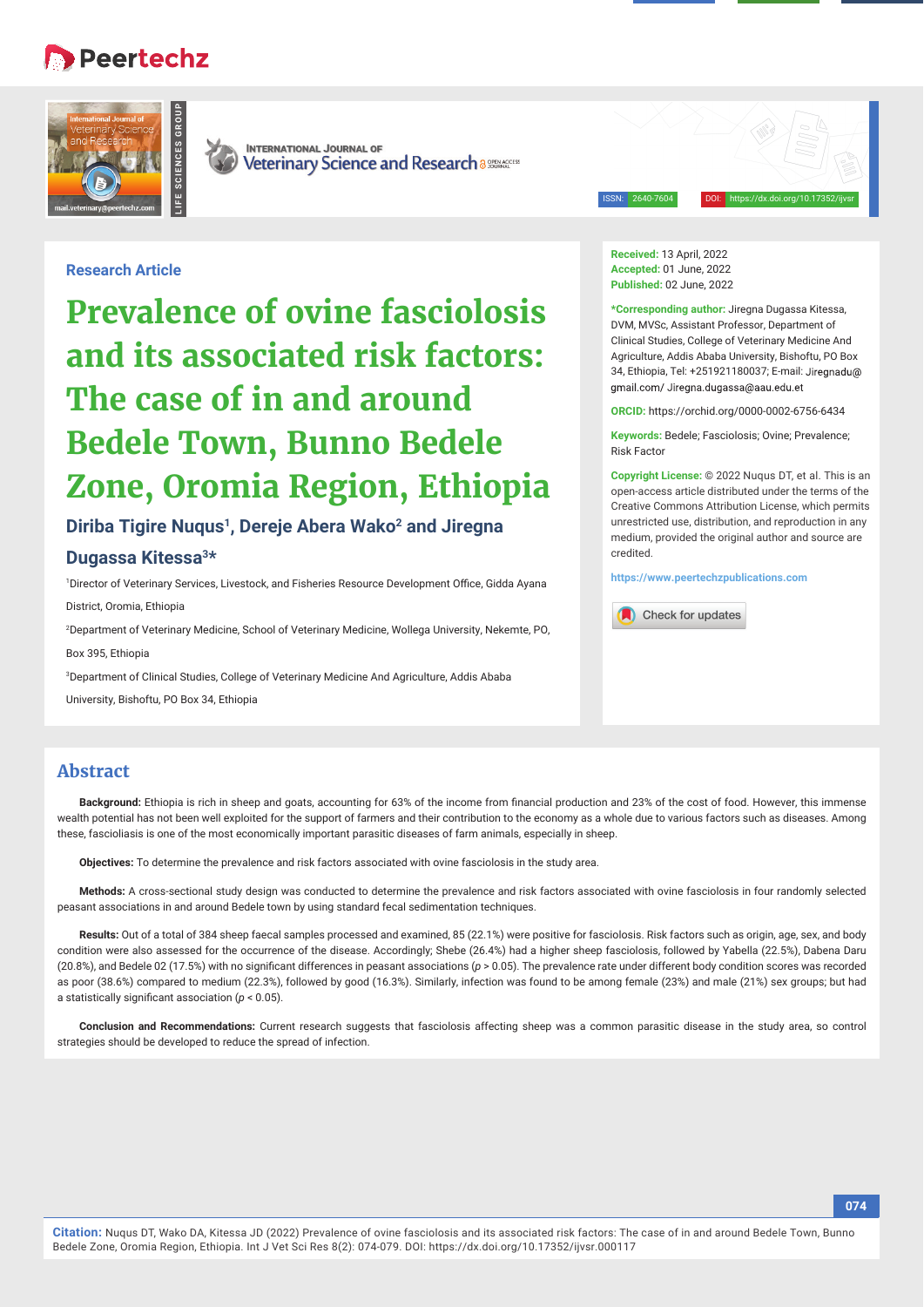# **Abbreviations**

Pas: Peasant Associations

# **Introduction**

Ethiopia has the highest livestock potential in Africa, with approximately 53.99 million cattle, 25.5 million sheep, 24.06 million goats, 1.91 million horses, 6.75 million donkeys, 0.35 million mules, 0.92 million camels, and about 50.38 million poultry are estimated to be found in the country [1]. Among livestock, small ruminants play an important role in the socioeconomic life of the people of Ethiopian people. Owing to their high fertility, short generation interval, and adaptation even in harsh environments, sheep, and goats are considered investments and insurance to provide income to purchase food during seasons of crop failure and to meet seasonal purchases such as improved seed, fertilizer, and medicine for rural households **[**2].

Ethiopia is rich in sheep and goats, which provide up to 63% of income from financial production and 23% of the cost of food. However, this immense potential of wealth has not been utilized for the livelihood of rural farmers and their contribution to the overall national economy is low. This is due to the spread of parasitic and infectious diseases, lack of traditional secular management system, genetic selection for good performance with nutrition and nutrition and lack of infrastructure of a well-developed market. Parasitic disease is a serious health condition and associated diseases and deaths limit the productivity of livestock [3].

Among the animal diseases that affect animal health, fascioliasis is one of the most economically important parasitic diseases of farm animals, particularly in sheep and cattle. In addition, fascioliasis is now recognized as a newly emerging human disease. The World Health Organization (WHO) estimates that 2.4 million people were infected with fasciola in 1995 and that 180 million were at risk of infection. The disease is caused by native trematodes of the genus Fasciola, commonly known as fluke liver. The two species that are most likely to cause fascioliasis are Fasciola hepatica and Fasciola gigantica [4].

The prevalence of fasciolosis is highly dependent on the ecology of snails acting as intermediate hosts, and snails of the Lymnaae genus are primarily involved in the life cycle of the metacercariae-mediated miracidium development. The favorable factors in the production of metacercariae essential for the development of fasciolosis are temperature ( $\geq 0$  °C), snail habitat availability, and moisture [5]. The onset of fasciolosis infection in the critical host is divided into two stages: the parenchymal (migration) stage and the biliary phase [6]. There are three clinical manifestations of fasciolosis in infected sheep: acute, subacute, and chronic [7].

Diagnosis is primarily based on the standard fluke egg sedimentation technique, clinical signs, seasonal events, and history of form fasciolosis, or coprological examination of faces using snail habitat identification, postmortem examination,

and hematological examination [8]. The most common way to control fasciolosis is to treat hosts with anthelmintics. Triclabendazole is the most commonly used drug because it is effective against mature and immature forms of the parasite  $[9]$ .

Ovine fascioliasis in Ethiopia is very common and causes significant economic loss of production, decreased productivity, and loss of body condition annual losses have been estimated at 48.4 million Ethiopian Birr (ETB) per year, of the which,  $46.5\%$ ,  $48.8\%$ , and  $4.7\%$  were due to mortality, productivity (weight loss and reproductive waste) and condemnation of the liver for slaughter, respectively [10]. These losses can be significantly reduced by fascioliasis control programs that may include the use of anthelmintics, grazing management, and nutritional supplements [11].

Although many studies have been conducted on the prevalence and economic significance of sheep fasciolosis in Ethiopia, there is no information about the prevalence and associated risk factors of sheep fasciolosis in these study areas, where local farmers consider sheep to be an important asset. Therefore, the objectives of this study were to:

 $\checkmark$  Determine the prevalence and risk factors associated with ovine fasciolosis in the study area.

# **Materials and methods**

## **Study area**

The study was conducted between November 2017 and April 2018 in and around the town of Bedele, Oromia. The town of Bedele has located 483 km from Addis Ababa on the main road to Gambella. Geographically, the city of Bedele is located at 8° 27′N latitude and 36° 21′E longitude. The height of the district is between 1400 and 2010 m.a.s. According to the District Agriculture Office (2018 Annual Report), the average minimum and maximum annual temperatures are 15 °C and 25°C respectively [12],

The area receives an average annual rainfall of more than 1800 mm. It is a bimodal type with a tropical, sub-humid climate and evergreen forest vegetation (i.e. November to March and May to September). Mixed agriculture is the livelihood of the Bunno Bedele zone, where about 87% of the total population is engaged in agriculture. Livestock plays an important role in the agricultural economy. The livestock herd of the district is estimated at about 172, 272 cattle, 27, 931, sheep, 29,734, goats, 14,948, horses, and 71,763, poultry. Teff, millet, corn, sorghum, wheat, and sesame are some of the major crops [12].

## **Study design and study animals**

A cross-sectional study design was used to determine the prevalence of bovine fasciolosis and to identify associated risk factors in the study area. This study was carried out on sheep of different age groups, sex, and body condition. Age was estimated and categorized as described in [13]. The sheep were divided into groups under 1 year and 3 months and the adults are over 1 year and 3 months. The rating of the body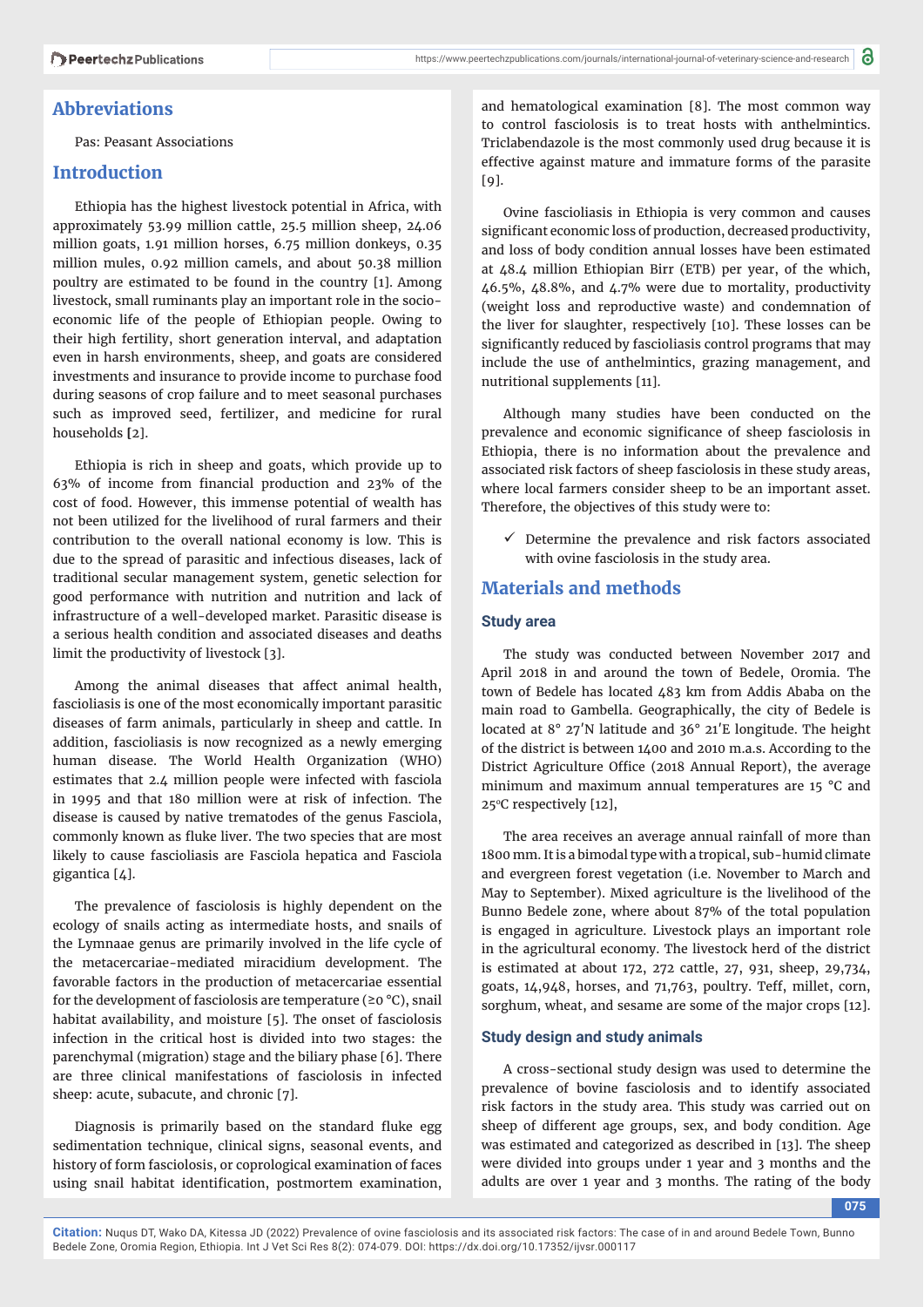condition of each animal was determined based on the criteria established by  $[14]$  using the 5-point scale (1 = very thin to 5 = obese). It can be evaluated by palpating the lumbar vertebrae between the back of the ribs and the front of the pelvic bones.

However; for this study, animals were classified as poor, medium, and in good physical condition. The study was conducted on 384 sheep selected by 38 farmer associations such as Bedele 02, Dabena Daru, Shebe, and Yabela, taking into account the number of the road or transport access and area sheep. Among these animals were 80 Bedele 02, 96 Dabena Daru, 102 Yabela and 106 Shebe. Individual animals were selected by simple random sampling. Accordingly, the sample size of study animals from each farmer's association is determined based on a proportional basis.

#### **Sample size determination**

To determine the sample size, a prevalence rate of 50% was taken into consideration since there was no published research work on ovine fasciolosis done in the study area. The desired sample size for the study was calculated by using the formula given by [15] with a 95% Confidence interval and 5% absolute precision.

Where  $N =$  require sample size

$$
N = \frac{1.962*Pexp(1-Pexp)}{d^2}
$$

Pexp=expected prevalence

```
CI=confidential Interval (95%)
```
d=desired absolute precision (5%)

$$
N = \frac{1.962 \times 0.5 (1 - 0.5)}{(0.05)^2}
$$

Accordingly, the estimated sample size was 384 animals

#### **Sample collection, transportation and examination**

A total of 384 fecal samples were collected and all samples were taken directly from the rectum of the vulva using a glove and placed in a clean universal bottle with a screw cap each sample was clearly labeled with the identification of the animal species, sex was labeled with age, body condition score and sample collection site followed by recording on the data collection sheet. Samples collected in nearby locations, such as Dabena Daru, Shebe, and Yabela, which are far from the Bedele Regional Veterinary Laboratory, were protected by a formal solution for the development and escape of eggs before being tested. Fasciolosis eggs were examined using different equipment and laboratory equipment such as beakers, strainers, measuring cylinders, mortars, and pestles, test tubes, test tube racks, microscope slides, coverslips, microscopes, centrifuges, and coolers. The examination procedure for examining Fasciola eggs was as follows: approximately 10 grams of feces were collected from the rectum of each selected sheep using gloved fingers and placed in a universal bottle.

The fecal sample was crushed with mortar and pestle and 40-50 ml of tap water was added and mixed with a fork and filtered the fecal suspension through a tea strainer into a beaker, the filtered material should be poured into a centrifuge tube. After balancing the centrifuge tubes, centrifuged the sample at about 1500 rpm for three minutes the supernatant fluid was discarded carefully using a pipette and bulb, transferred a small amount of the top of the layer of the sediment to a microscope slide, and covered with a coverslip, Then examined under 10x's magnification power. To differentiate between eggs of *paramphistomum* species and *fasciola* species a drop of methylene blue solution was added to the sediment. Eggs of *fasciola species* show yellowish color while eggs of *paramphistomum* species stain by methylene blue and examined under 40 x magnification powers [16].

#### **Data management and analysis**

The collected data were entered and stored into a Microsoft Excel spreadsheet in 2007. The data were thoroughly screened for errors and properly coded before subjecting to statistical analysis. The data were imported from Microsoft Excel and analyzed using Statistical Package for Social Sciences (SPSS) software version 20.0. Descriptive statistics were used to quantify the prevalence of fasciolosis. The prevalence of fasciolosis was expressed as a percentage with a 95% confidence interval by dividing the total number of sheep positive for fasciolosis by the total number of animals examined in the study period. The prevalence rate of fasciolosis was calculated for different risk factors as the number of fasciolosis positive animals examined divided by the total number of animals investigated at the particular time. The significant difference in fasciolosis prevalence was determined using descriptive statistics; the Chi-Square test where P – value was found less than 0.05.

## **Result**

Coproscopic examination conducted from November 2017 to April 2018 shows that out of a total of 384 local sheep placed under a traditional extensive management system tested by using the sedimentation technique of feces, 85 sheep were found to be infected by *Fasciola Fasciola* with an overall prevalence of 22.1%. The variation of prevalence among peasant associations (PAs) shows the highest was recorded in Shebe (26.4%), followed by Yabela (22.5%), Dabena Daru (20.8 %), Bedele 02 (17.5%), however, there was no statistically significant difference ( $P > 0.05$ ), as described below in (Table 1).

In the present study area, the prevalence of fasciolosis is found to be higher in sheep with poor body conditions. The prevalence is 38.6 %, 22.3 %, and 16.3 % in poor, medium, and good body condition respectively with statistically significant differences ( $P < 0.05$ ). The prevalence of fasciolosis was also assessed between female and male sheep. Accordingly, the prevalence is found to be 23.0% and 21.0%, respectively without statistically significant ( $p > 0.05$ ) as described in (Table 2).

The prevalence of fasciolosis between young and adult animals was compared based on age groups of animals.

**076**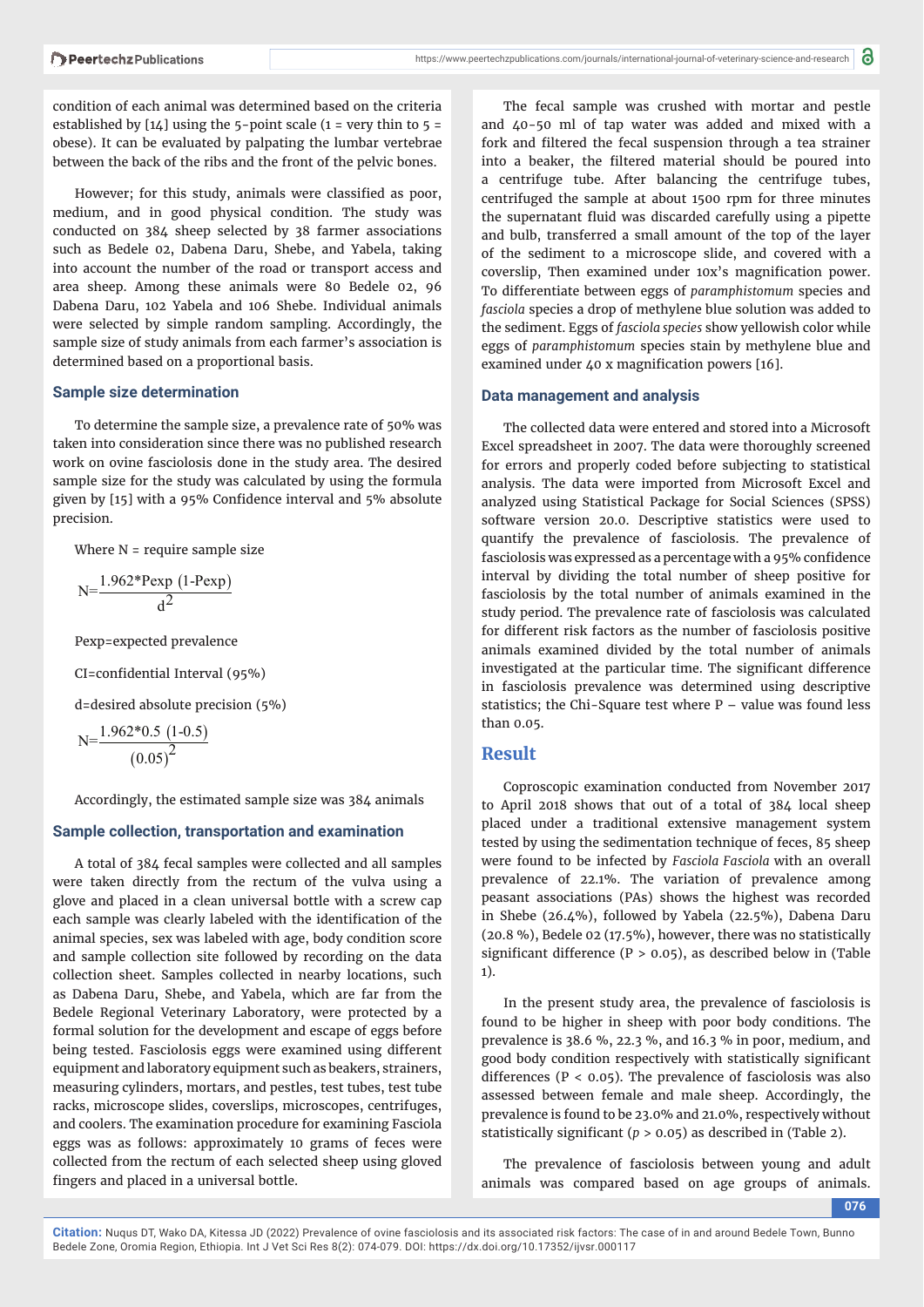#### **Table 1:** Prevalence of ovine fasciolosis in different peasant associations.

| <b>Peasant</b><br>associations | No of animals<br><b>Examined</b> | No of positive<br>animals | Prevalence<br>(%) | $x^2$ | (P- value) |
|--------------------------------|----------------------------------|---------------------------|-------------------|-------|------------|
| Bedele 02                      | 80                               | 14                        | 17.5%             |       |            |
| Yabela                         | 102                              | 23                        | 22.5%             |       |            |
| Dabena daru                    | 96                               | 20                        | 20.8%             | 2.228 | 0.526      |
| Shebe                          | 106                              | 28                        | 26.4%             |       |            |
| Total                          | 384                              | 85                        | 22.1%             |       |            |

**Table 2:** The prevalence of ovine fasciolosis across risk factors.

| <b>Risk factors</b>  | No. of animals<br>examined | No. of<br>positive | <b>Prevalence</b><br>$(\%)$ | $X^2$  | <b>P-</b><br>value |
|----------------------|----------------------------|--------------------|-----------------------------|--------|--------------------|
| Body condition score |                            |                    |                             |        |                    |
| Poor                 | 70                         | 27                 | 38.6                        |        |                    |
| Medium               | 112                        | 25                 | 22.3                        | 14.951 | 0.001              |
| Good                 | 202                        | 33                 | 16.3                        |        |                    |
| Total                | 384                        | 85                 | 22.1                        |        |                    |
| Age                  |                            |                    |                             |        |                    |
| Young                | 152                        | 24                 | 15.8                        | 0.015  | 5.878              |
| Adult                | 232                        | 61                 | 26.3                        |        |                    |
| Total                | 384                        | 85                 | 22.1                        |        |                    |
| Sex                  |                            |                    |                             |        |                    |
| Female               | 222                        | 51                 | 23%                         | 0.214  | 0.644              |
| Male                 | 162                        | 34                 | 21%                         |        |                    |
| Total                | 384                        | 85                 | 22.1                        |        |                    |

Accordingly, the statistical analysis revealed significant differences (p < 0.0s) between sheep of different age groups (Table 2).

## **Discussion**

There are various results reported by many authors or researchers in different years regarding the prevalence of fasciolosis in sheep in Ethiopia. The current study found that the overall prevalence of fasciolosis based on a joint coprological test of fasciolosis in sheep was 22.1%. The findings were consistent with other studies in different parts of the country that reported a prevalence of 24.2% in selected areas of Alamata, Ethiopia [17]. The prevalence of fasciolosis in sheep in this study was higher than the 14.6% prevalence reported by [18] in Hirna [19] 13.4% in Nekemte, [20] 13.2% in the central Awash River basin. This can be due to differences in temperature, rainfall, humidity, humidity, soil, and other environmental factors that can affect the life cycle of the parasite. However, the current prevalence was less than 50.8% in Chole Worea and its environs, Ethiopia) [21] and Mainz Lalo Medir District, in northeastern Ethiopia, 70.2%. This may be due to agricultural and environmental differences between local areas, management systems, sample size, sampling period, and deworming status.

Consequently, the prevalence of ovine fasciolosis in the area of the present study in deferent peasant associations (PAs) was higher in Shebe (26.4%) followed by Yabela (22.5%), Dabena Daru (20.8%), and Bedele 02 (17.5%), without significant

difference. This significant variation in prevalence from one peasant association to the others may be due to the presence of a large variety of marshy or swampy lands, the irrigation canal, and the management of animals.

The prevalence of fasciolosis was significantly higher in poor body conditioned sheep (38.6%) than in medium (22.3%) and good body conditioned  $(16.3%)$  sheep. This finding is consistent with the result of [10,22-25] also found that sheep with poor body conditions had a higher prevalence than their counterparts. This can be explained by the fact that sheep with poor body conditions are less resistant and are more susceptible to infectious diseases, as compared to good body conditions once. In addition to weight loss, lack of appetite, poor diet, and weekly growth rates are associated with an increase in the number of flukes in sheep's bodies [6].

The present study found that the prevalence of fasciolosis was significantly higher in adult sheep  $(26.3%)$  than in young (15.8%). This result is corroborated by other reports [10,26,27]. The low prevalence in young sheep may be due to the sheep management system in the study area, where they are not allowed more visits to the pasture with adult sheep, leading to contact with infectious fasciola larvae and adult sheep. The probability decreases. They are often allowed to graze a larger area of pasture than young people, which increases the risk of infection. In addition, the increased risk of exposure in adults may be associated with physical differences such as stress, pregnancy and lamb, inadequate nutrition, and co-infection.

The prevalence of the disease in females and males was  $23.0\%$  and  $21.0\%$ , respectively. There was a nonsignificant difference (*P* > 0.05) between the two sexes. The lack of significant sex-specific differences was also reported by [28-30]. This could be due to grazing of both sexes on similar pastures contaminated with fasciola. This shows that gender does not affect the prevalence of fascioliasis and that both sexes are equally susceptible and exposed to the disease. In general, the results obtained in this study indicated that there was fascioliasis in the study area.

## **Conclusion and recommendations**

Current studies show that fasciolosis is one of the major obstacles to the development of sheep production and development in the study areas. The prevalence of ovine fasciolosis in the study area was 22.1%. Origin, body condition, sex, and age were important risk factors assessed for ovine fasciolosis. The occurrence of ovine fasciolosis in this study suggested that there is the presence of favorable ecological and climatic conditions for the development and survival of the Fasciola species as well as intermediate hosts. Based on the above conclusion, the following recommendations are forwarded:

- Strategic anthelmintic and basic animal management system improvements need to be practiced.
- It is necessary to implement awareness-raising measures for animal owners in the study area.

**077**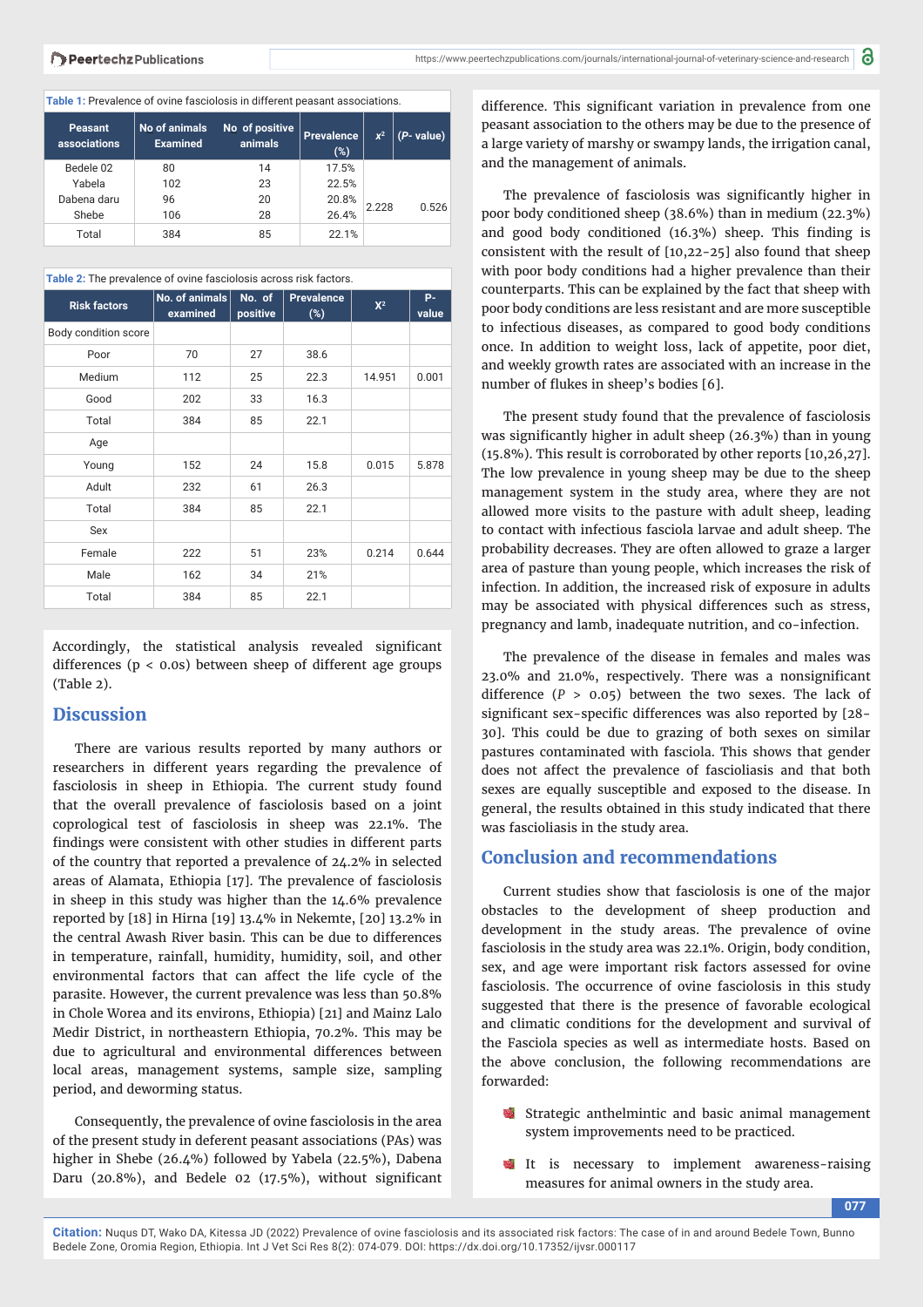- Wetlands should be well-drained in the study area.
- **Further research on the epidemiological conditions** and seasonal dynamics of parasites in the study area is required to implement the integrated management strategy.

## **Declarations**

**Ethics approval and consent to participate:** Wollega University Research Ethics Review Committee (WUREC) approved this research before actual data collection. A consent sheet was prepared in English and attached to the tool on a separate page regarding the purpose, description, anticipated benefits, and other relevant aspects of the study, and signed informed consent was taken from all respondents prior to data collection for animal owners of above 18 years of age. **Thus, the authors declare that all methods were performed in accordance with the relevant guidelines and regulations.**

#### **Availability of materials and data**

The datasets used and/or analyzed during the current study are available from the corresponding author on reasonable request.

#### **Author contributions**

All authors contributed to the manuscript to the final submission. Conceptualization, Data curation, analysis, and writing the original draft were performed by Nuqus TD, Investigation, methodology, validation, and supervision were majorly done by Wako AD while visualization, reviewing, and editing was done by Kitessa DJ. Finally, all authors read and approved the final manuscript submission.

## **Acknowledgment**

All authors warmly extend their deep and heartfelt gratitude to veterinarians, veterinary laboratory technicians of Bedele Regional Veterinary Laboratory, and other corresponding government officers for their kind, cooperation, and processing of samples during the survey besides their dedicated time.

### **References**

- 1. Central Statistical Authority. Livestock population of Ethiopia, central statistical authority, Addis Ababa, Ethiopia. 2013.
- 2. Zelalem A, Flecher I. small ruminant productivity in centeral Ethiopia mixed farming systems.4th national live stock improvement conference. Addis Ababa, Ethiopia. 1993.
- 3. Ahmed E, Markvichitr K, Jumwasorn S, Koonawoothtthin S, Achoothesa J. Prevalence of Fasciola species infections of sheep in the middle Awash river basin, Ethiopia. Southeast Asian J Trop Med Publ Health. 2007; 38: 51-52.
- 4. Andrews S. The life cycle of Fasciola hepatica. In fasciolosis, ed. Dalton, J. CABI Publishing. 1999; 1-29.
- 5. Uruqhart G, Tarmour J, Duncan J, Dunn A, Jennings F. Veterinary helminthology, in veterinary Parasitology, (2nd ed), Blackwell science, United Kingdom. 1996; 102-120.
- 6. Behm CA, Sangster NC. Pathology, pathophysiology and clinical aspects. In, Dalton JP (Ed), fasciolosis. CAB Int Pub, Wal, 185-224. 1999.
- 7. Troncy P. Helminthes of livestock and poultry in tropical Africa. Manual of tropical veterinary parasitology. CAB Inter, UK. 1989; 63-73.
- 8. Rokni N, Massound J, KIA E. Comparisons of adult somatic and cytosine proteinase antigens of Fasciola gigantic, OIE seminar on Biotechnology proceeding. 2003; 9-13.
- 9. Gaasenbeek CP, Moll L, Cornelissen JB, Vellema P, Borgsteede FH. An experimental study on triclabendazole resistance of Fasciola hepatica in sheep. Vet Parasitol. 2001 Feb;95(1):37-43. doi: 10.1016/s0304- 4017(00)00413-1. PMID: 11163696.
- 10. Molalegne B, Nuradis I, Nahili A. Study on the prevalence of ovine fasciolosis in and around Dawa- Cheffa Kemissie. Afr J Agr Res. 2010; 5: 2981-2985.
- 11. Anderson N, Luong TT, Vo NG, Bui KL, Smooker PM, Spithill TW. The sensitivity and specificity of two methods for detecting Fasciola infections in cattle. Vet Parasitol. 1999 Jun 1;83(1):15-24. doi: 10.1016/s0304-4017(99)00026-6. PMID: 10392764.
- 12. BWLFRB. Bedele Woreda livestock and fisheries resource Bureau, annual report of agricultural productivity. 2010.
- 13. Gatenby RM. The tropical agriculturalist, sheep (Tropical agriculture series) Macmillan Education, Addis Ababa. 1991.
- 14. Girma A. A giede to body condition scoring of sheep and goats, Ethiopia sheep and goat productivity improvement program (ESGPIP). Addis Ababa, Ethiopia. 1990.
- 15. Thrusfield M. Veterinary epidemiology. 3rd ed. Blackwell Scince, Great Britain. 2007; 259-263.
- 16. Hansen I, Perry B. The epidemiology, diagnosis and control of helrninth parasite of rurninants. 1994.
- 17. Mathewos T, Tadesse D, Zawdneh. Prevalence and associated risk factors for ovine fasciolosis in selected sub-districts of Alamata district, Ethiopia. Glob Vet. 2014; 13: 738-744.
- 18. Henok M, Mekonnen A. Study on prevalence and risk factors of fasciolosis in small ruminants in and around Hirna town, Ethiopia. Glob Vet. 2011; 7: 497- 501.
- 19. Wassise M. Prevalence of bovine and ovine fasciolosis a preliminary survey in Nekemte and its surround areas. DVM thesis, Faculty of Veterinary Medicine, Addis Ababa University, Debrezeit, Ethiopia. 1995; 30.
- 20. Ahmed E, Markvichitr K, Jumwasorn S, Koonawoothtthin S, Achoothesa J. Prevalence of Fasciola species infections of sheep in the middle Awash river basin, Ethiopia. Southeast Asian J Trop Med Publ Health. 2007: 38: 51-52.
- 21. Hubad H, Seifudin K, Sufian A, Kemer K, Mukarim A, Study on Prevalence of Ovine fasciolosis in and around Chole Woreda, Ethiopia. Inter Jou of Res Stud in Bio (IJRSB). 2017; 5(1): 1-5.
- 22. Eyerusalem G, Yeshitila A, Mihreteab B. Prevalence of ovine fasciolosis in Adigrat, North East Ethiopia. Glob Vet. 2012; 9: 92-96.
- 23. Bitew M, Ibrahim N, Abdela N. Study on the prevalence of ovine fasciolosis in and around Dawa-Cheffa, Kemissie. Afri Jou of Agri Rese. 2010; 5: 2981-2985.
- 24. Beyazen C. Preliminary study on epidemiology of fasciolosis in eastern Gojjam region, Ethiopia. DVM Thesis, Faculty of Veterinary Medicine, Addis Ababa University, Debrezeit, Ethiopia. 1995.
- 25. Kebede Sh, Wakgari O. The prevalence study of ovine fasciolosis in Jima Rare District, Horo Guduru Wollega Zone, Oromia Regional State, Western Ethiopia. J Vet Sci Techn. 2016.
- 26. Begashaw S. Assessment of the economic impact and prevalence of ovine fasciolosis in Menz Lalo Midir District, Northeast Ethiopia. Veterinary World. 2012; 5: 261-264.

**078**